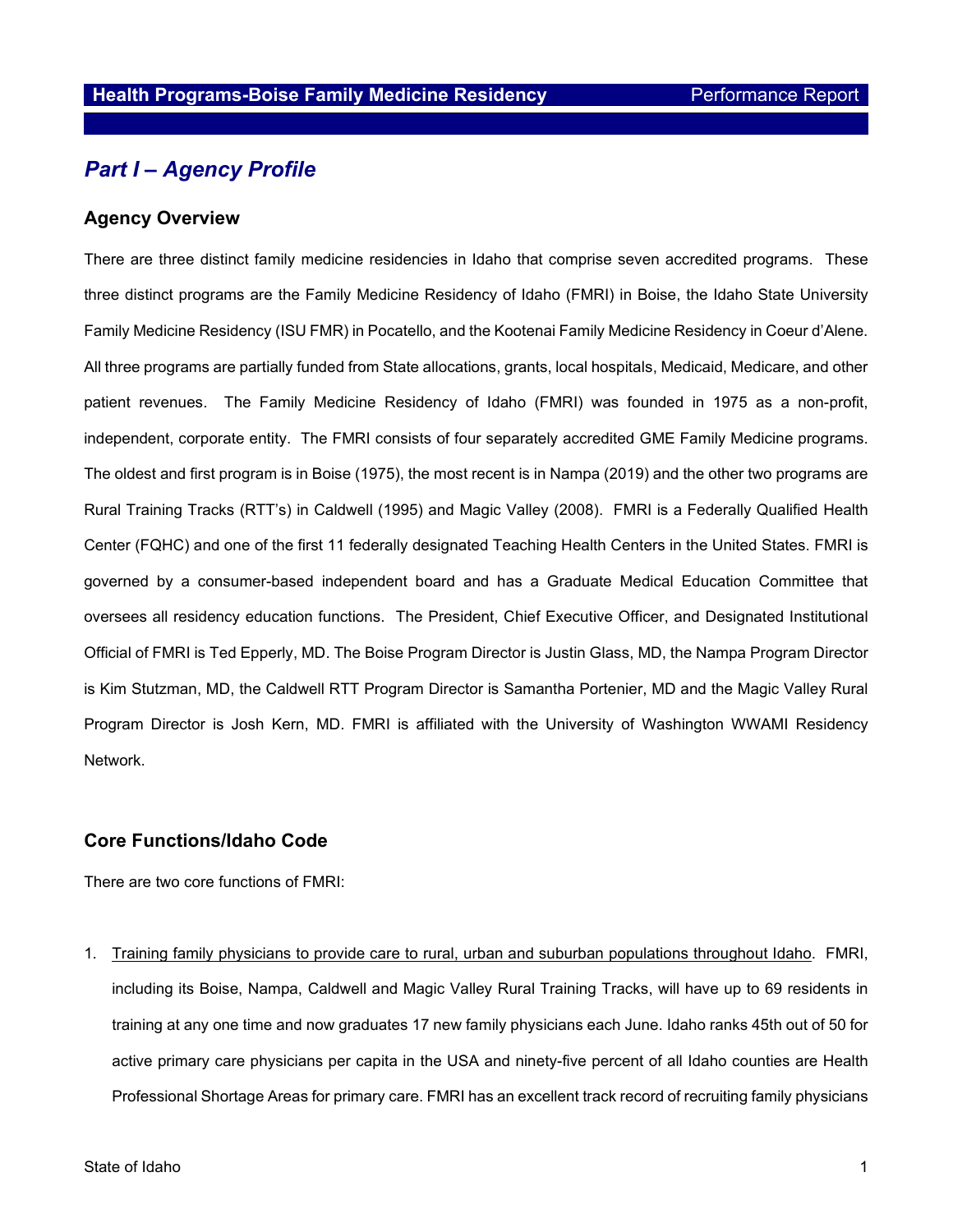that settle and stay in isolated rural Idaho. Currently, FMRI's residency programs are exceeding their recruitment target of 50% of their graduates staying within Idaho. Since 1975 FMRI had graduated 407 family medicine physicians, Of the 402 practicing FMRI graduates, 52%of family medicine physicians have been recruited and settled in Idaho since the beginning of our program. This retention rate ranks us  $9<sup>th</sup>$  best in the United States at keeping graduates in the state they train in. Of those residents choosing to remain in Idaho, 45% have chosen to practice in rural, underserved or health professional shortage areas for primary care.

2. Provision of services to underserved populations in Boise. Over the last four decades, FMRI has become the leading medical provider to the underserved population of Ada County. The FMRI is the largest provider of care to the Medicaid population in the State of Idaho. FMRI provides over nine million dollars in medical and mental health services to Medicaid, Medicare and the indigent and absorbs over two million dollars of uncompensated care annually. FMRI residents who settle in Idaho communities have an excellent track record of continuing outreach services to Medicare, Medicaid, uninsured and indigent patients and supporting free clinics in their communities.

| <b>Revenue</b>                  | <b>FY 2018</b> | <b>FY 2019</b> | <b>FY 2020</b> | <b>FY 2021</b> |
|---------------------------------|----------------|----------------|----------------|----------------|
| <b>General Fund</b>             | \$2,530,000    | \$2,770,000    | \$3,010,000    | \$2,859,500    |
| Total                           | \$2,530,000    | \$2,770,000    | \$3,010,000    | \$2,859,500    |
| <b>Expenditures</b>             | <b>FY 2018</b> | <b>FY 2019</b> | <b>FY 2020</b> | <b>FY 2021</b> |
| <b>Personnel Costs</b>          | \$2,277,000    | \$2,493,000    | \$2,709,000    | \$2,573,550    |
| <b>Operating Expenditures</b>   | \$253,000      | \$277,000      | \$301,000      | \$285,950      |
| Capital Outlay                  |                |                |                |                |
| <b>Trustee/Benefit Payments</b> |                |                |                |                |
| Total                           | \$2,530,000    | \$2,770,000    | \$3,010,000    | \$2,859,500    |

### **Revenue and Expenditures**

#### **Profile of Cases Managed and/or Key Services Provided**

| <b>Cases Managed and/or Key Services Provided</b>                                                      | <b>FY 2018</b> | <b>FY 2019</b> | <b>FY 2020</b> | <b>FY 2021</b> |
|--------------------------------------------------------------------------------------------------------|----------------|----------------|----------------|----------------|
| Number of Residents in Training                                                                        | 47             | 48             | 56             | 57             |
| Average Total State Funded Dollar Cost per Resident<br>as a Percent of Total Residency Training Costs  | \$53,830       | \$57,708       | \$53,750       | \$50,167       |
| Number of Health Profession Students (non-physician)<br>Receiving Clinical Training at FMRI Facilities | 119            | 167            | 167            | 170            |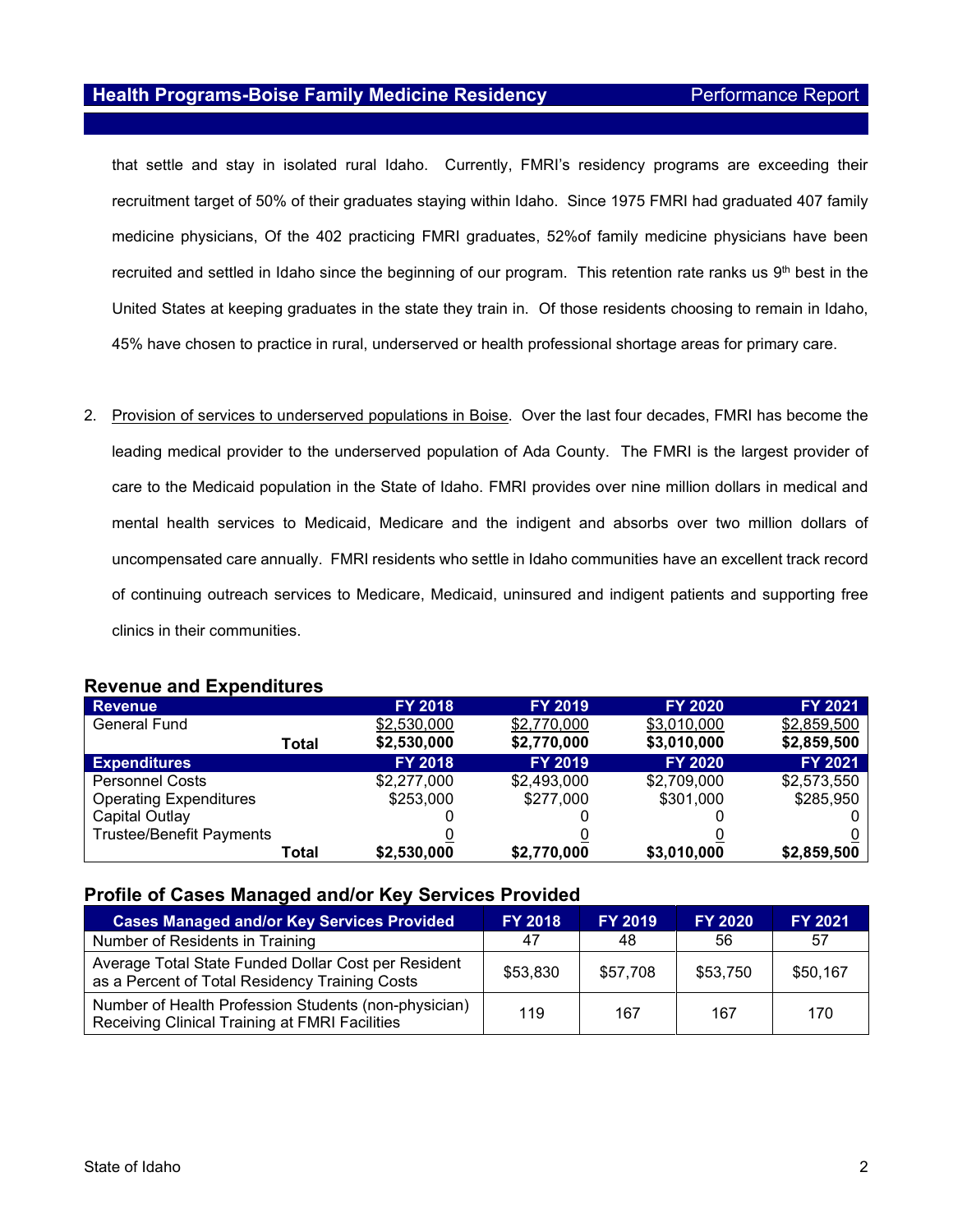# *Part II – Performance Measures*

|                                                                                                                  | <b>Performance Measure</b>                                                                                 |        | FY 2018                  | FY 2019 | <b>FY 2020</b> | <b>FY 2021</b> | FY 2022 |  |  |
|------------------------------------------------------------------------------------------------------------------|------------------------------------------------------------------------------------------------------------|--------|--------------------------|---------|----------------|----------------|---------|--|--|
| <b>Goal 1: Family Medicine Workforce</b>                                                                         |                                                                                                            |        |                          |         |                |                |         |  |  |
| To produce Idaho's future family medicine workforce by attracting, recruiting, and employing outstanding medical |                                                                                                            |        |                          |         |                |                |         |  |  |
|                                                                                                                  | students to become family medicine residents and to retain as many of these residents in Idaho as possible |        |                          |         |                |                |         |  |  |
|                                                                                                                  | post-graduation from residency as Idaho Family Physicians.                                                 |        |                          |         |                |                |         |  |  |
| 1.                                                                                                               | Track students who annually                                                                                | actual | 100%                     | 100%    | 100%           | 100%           |         |  |  |
|                                                                                                                  | match for residency training in                                                                            |        |                          |         |                |                |         |  |  |
|                                                                                                                  | family medicine at FMRI Goal 1,                                                                            |        |                          |         |                |                |         |  |  |
|                                                                                                                  | Objective A                                                                                                | target | 100%                     | 100%    | 100%           | 100%           | 100%    |  |  |
|                                                                                                                  |                                                                                                            |        |                          |         |                |                |         |  |  |
| $\overline{2}$ .                                                                                                 | Track the ABFM board                                                                                       | actual | 100%                     | 100%    | 100%           | 100%           |         |  |  |
|                                                                                                                  | certification rates of the number<br>of graduates per year from                                            |        |                          |         |                |                |         |  |  |
|                                                                                                                  |                                                                                                            |        |                          |         |                |                |         |  |  |
|                                                                                                                  | FMRI.                                                                                                      | target | >95%                     | >95%    | >95%           | >95%           | >95%    |  |  |
|                                                                                                                  | Goal 1, Objective B                                                                                        |        |                          |         |                |                |         |  |  |
| 3.                                                                                                               | Encourage all graduates of the                                                                             | actual | 53%                      | 73%     | 63%            | 38%            | 52%     |  |  |
|                                                                                                                  | FMRI (residents and fellows) to                                                                            |        |                          |         |                |                |         |  |  |
|                                                                                                                  | practice in Idaho and track how                                                                            |        |                          | $>50\%$ | $>50\%$        | $>50\%$        | >50%    |  |  |
|                                                                                                                  | many remain in Idaho.<br>Goal 1, Objective C                                                               | target | $>50\%$                  |         |                |                |         |  |  |
|                                                                                                                  |                                                                                                            |        |                          |         |                |                |         |  |  |
|                                                                                                                  |                                                                                                            |        |                          |         |                |                |         |  |  |
| 4.                                                                                                               | Of those graduates staying in                                                                              | actual | 78%                      | 45%     | 45%            | 67%            | 45%     |  |  |
|                                                                                                                  | Idaho, FMRI will track how                                                                                 |        |                          |         |                |                |         |  |  |
|                                                                                                                  | many stay in rural or                                                                                      |        |                          |         |                |                |         |  |  |
|                                                                                                                  | underserved Idaho.                                                                                         | target | 40%                      | 40%     | 40%            | 40%            | 40%     |  |  |
|                                                                                                                  | Goal 1, Objective D                                                                                        |        |                          |         |                |                |         |  |  |
|                                                                                                                  |                                                                                                            |        |                          |         |                |                |         |  |  |
|                                                                                                                  |                                                                                                            |        |                          |         |                |                |         |  |  |
|                                                                                                                  |                                                                                                            |        | <b>Goal 2: Education</b> |         |                |                |         |  |  |
|                                                                                                                  | To provide an outstanding family medicine training program to prepare future family medicine physicians.   |        |                          |         |                |                |         |  |  |
|                                                                                                                  |                                                                                                            |        |                          |         |                |                |         |  |  |
| 5.                                                                                                               | FMRI will track its accreditation<br>status and potential citations.<br>Goal 3, Objective A                | actual | 100%                     | 100%    | 100%           | 100%           | 100%    |  |  |
|                                                                                                                  |                                                                                                            | target | 100%                     | 100%    | 100%           | 100%           | 100%    |  |  |
| 6.                                                                                                               | FMRI will track its Next                                                                                   | actual | 100%                     | 100%    | 100%           | 100%           | 100%    |  |  |
|                                                                                                                  | Accreditation System (NAS)                                                                                 |        |                          |         |                |                |         |  |  |
|                                                                                                                  | <b>Clinical Competency</b>                                                                                 |        |                          |         |                |                |         |  |  |
|                                                                                                                  | Committee (CCC), Annual                                                                                    | target | 100%                     | 100%    | 100%           | 100%           | 100%    |  |  |
|                                                                                                                  | Program Evaluation (APE),                                                                                  |        |                          |         |                |                |         |  |  |
|                                                                                                                  | Annual Institutional Report                                                                                |        |                          |         |                |                |         |  |  |
|                                                                                                                  | (AIR) and Clinical Learning                                                                                |        |                          |         |                |                |         |  |  |
|                                                                                                                  | Environment Review (CLER)                                                                                  |        |                          |         |                |                |         |  |  |
|                                                                                                                  | goals.                                                                                                     |        |                          |         |                |                |         |  |  |
|                                                                                                                  | Goal 3, Objective B                                                                                        |        |                          |         |                |                |         |  |  |